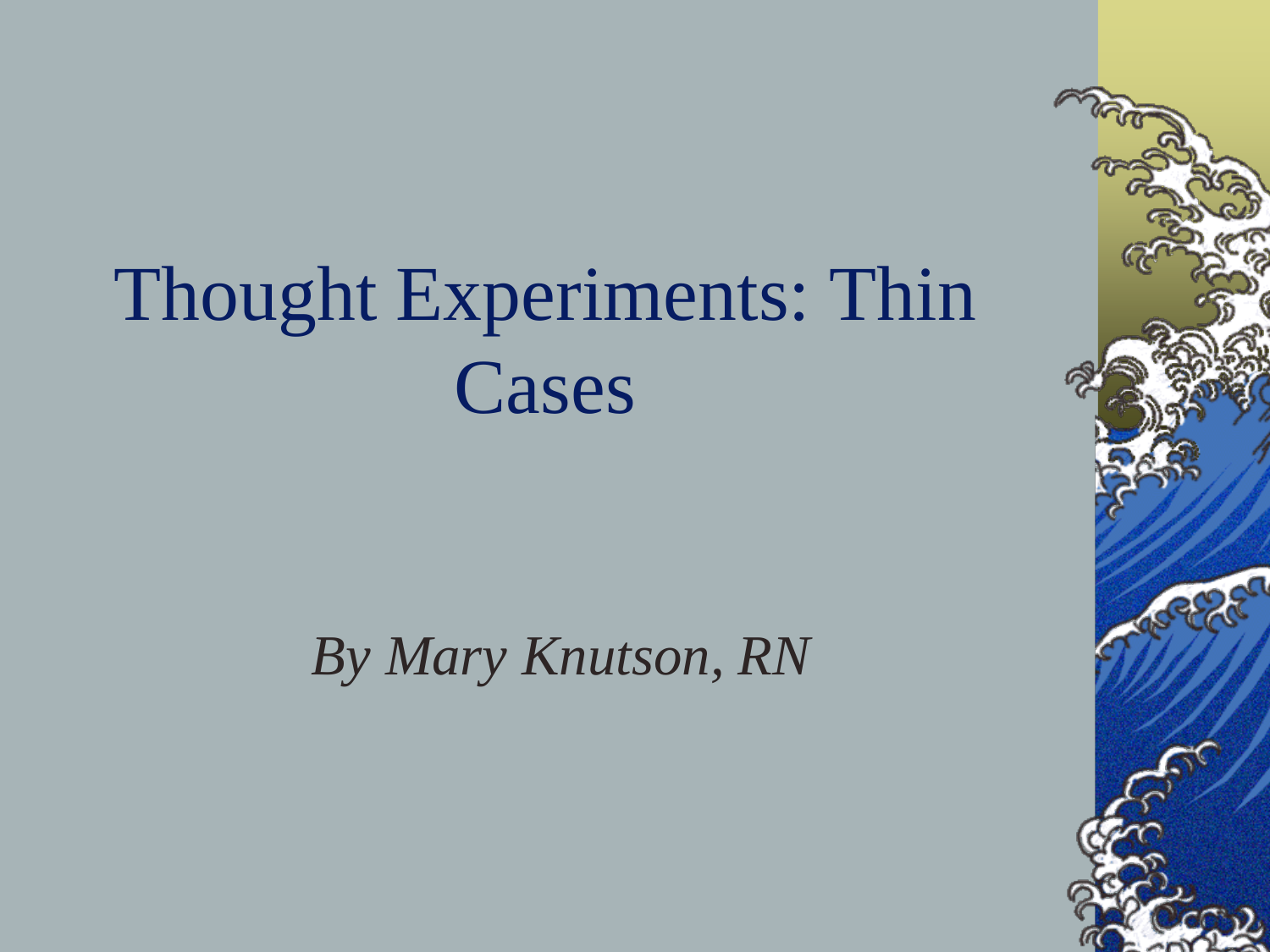#### Teaching Moral Concepts

- *It is challenging to convey difficult and abstract concepts of moral philosophy*
- *Thought experiments are commonly used in physics, mathematics and philosophy*
- *They require students to consider the logical consequences of their own intuitive moral judgments and competing theoretical frameworks.*

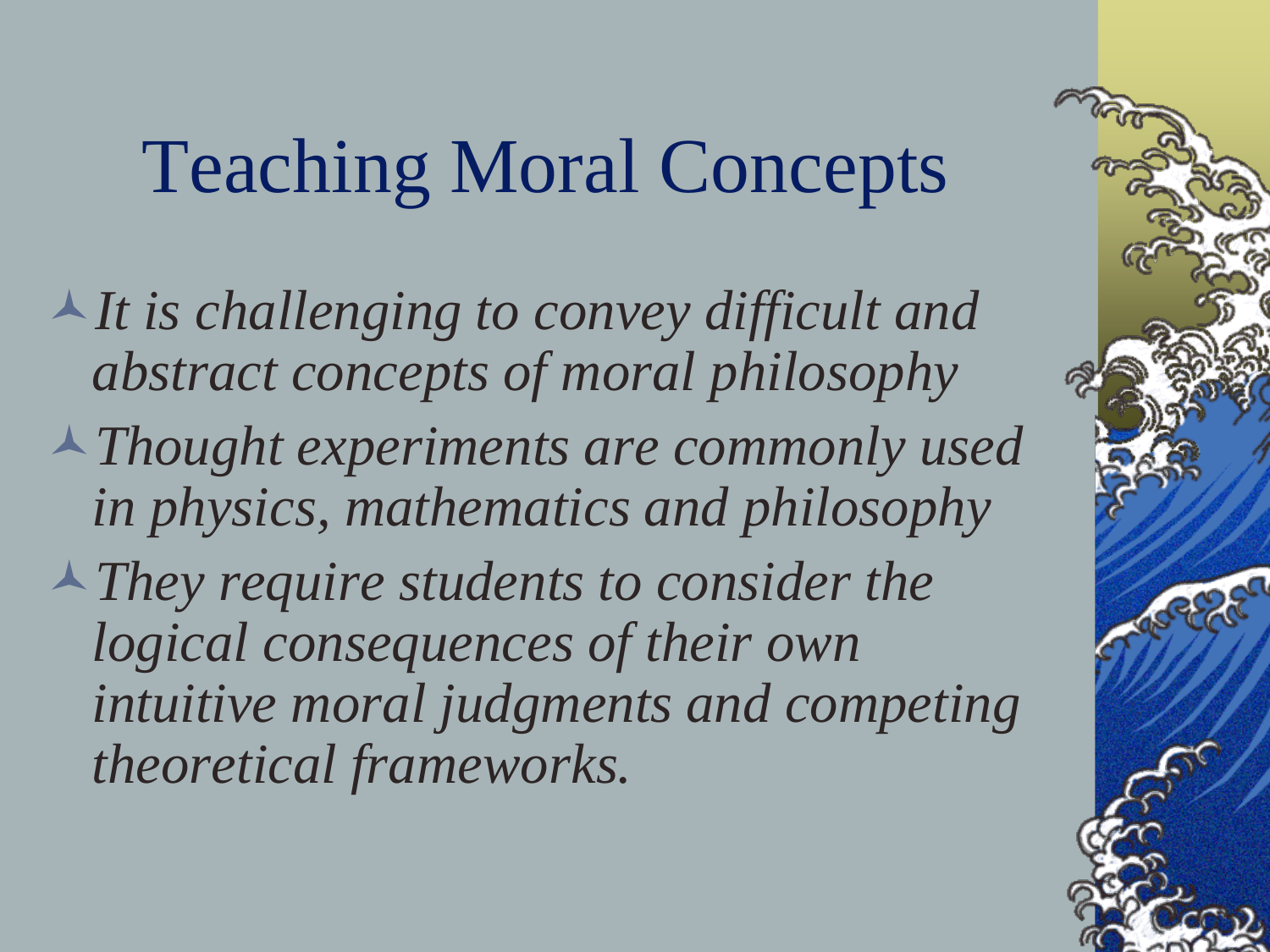## Effective Teaching Strategy

- *Students are asked to imagine a scenario which is intentionally schematic and devoid of detail (thin cases)*
- *They are asked to suggest action alternatives for the characters*
- *They are asked to justify their moral judgments*
	-

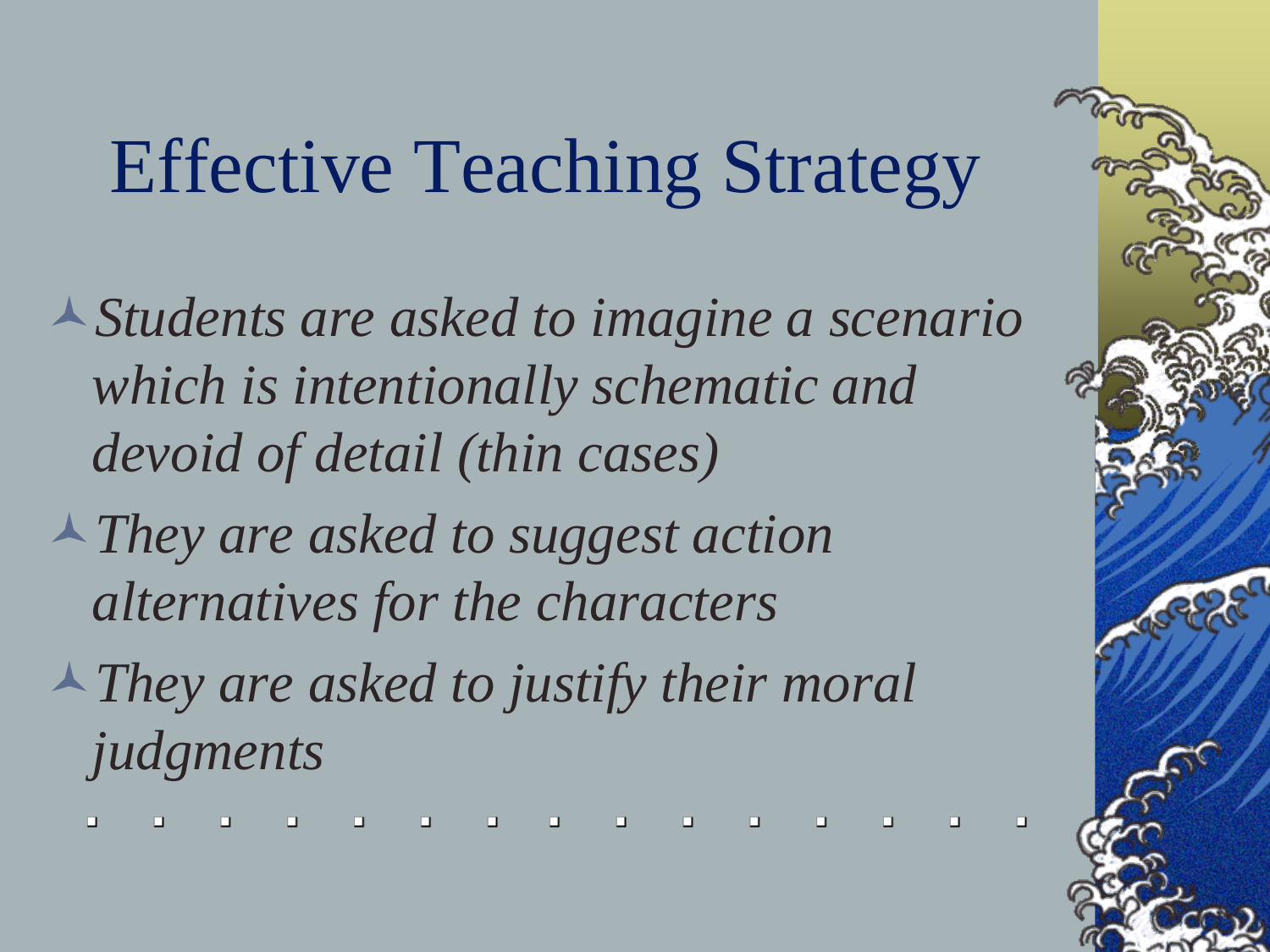#### Why are Thin Cases Used?

- *They are a fun and exciting way to teach important theoretical considerations*
- *The ethical issues surface again when the instructor moves on to discuss real-life situations (thick cases) or case studies*
- *Thin cases are not meant to resolve issues, but are exercises/teaching strategies*

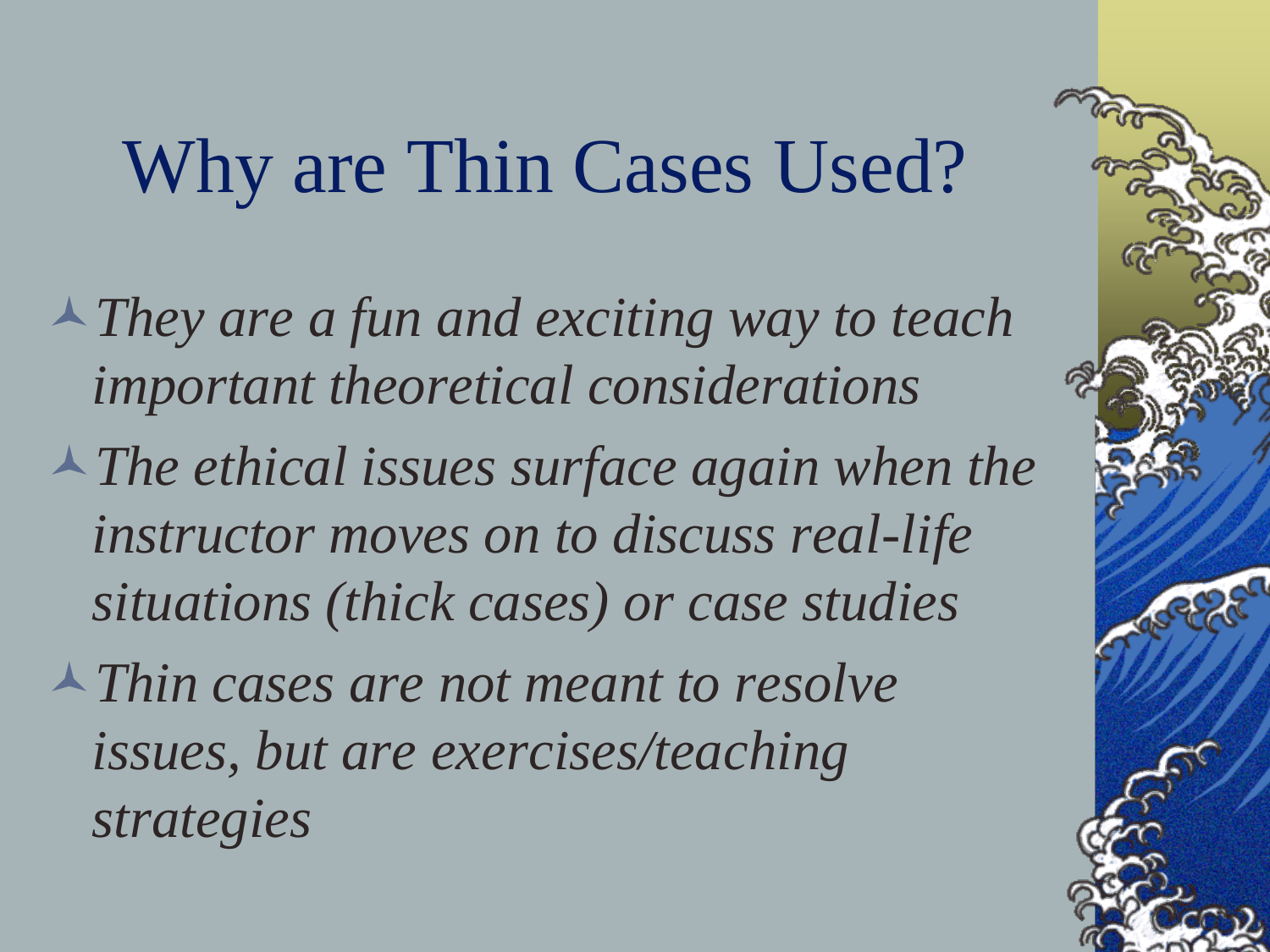### An Example:

*A runaway train is rapidly bearing down on five unsuspecting individuals who are hiking along the tracks. Between the people and the train there is a switching device, which, when manually activated, would divert the train on to a secondary track. Standing near the switch is a fellow named Bloggs. He sees the train heading for the hikers and quickly realizes that he can save the five hikers from certain death simply by pulling the switch.* 

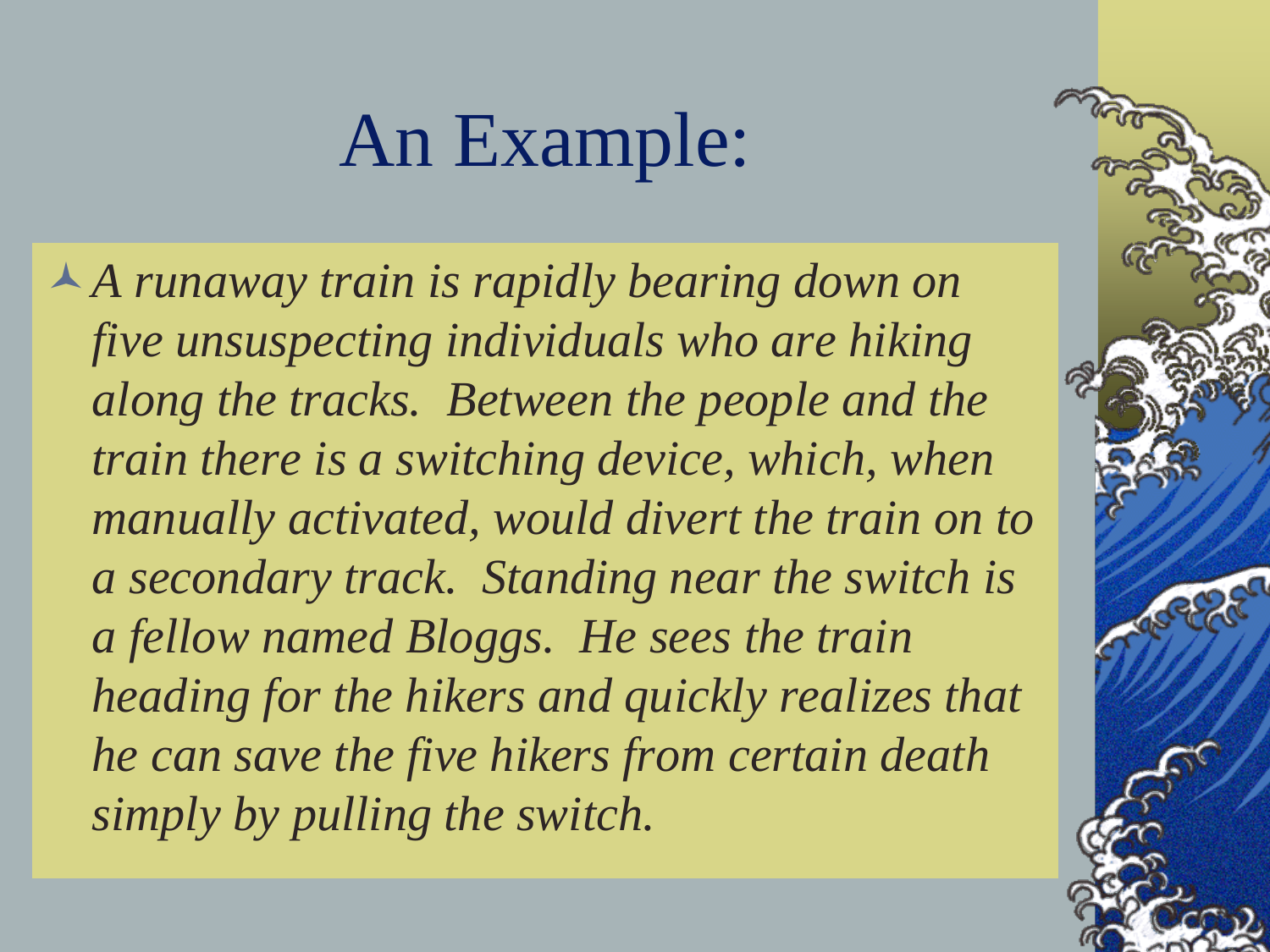#### What Should He Do?



The two most apparent alternatives are to take no action, which would allow the people to be hit by the train, or to pull the switch.

- **At this stage in the thin case, the right answer seems obvious- to pull the switch**
- **The student is asked to justify their answer**
- **The instructor then adds moral complexity to the scenario…**

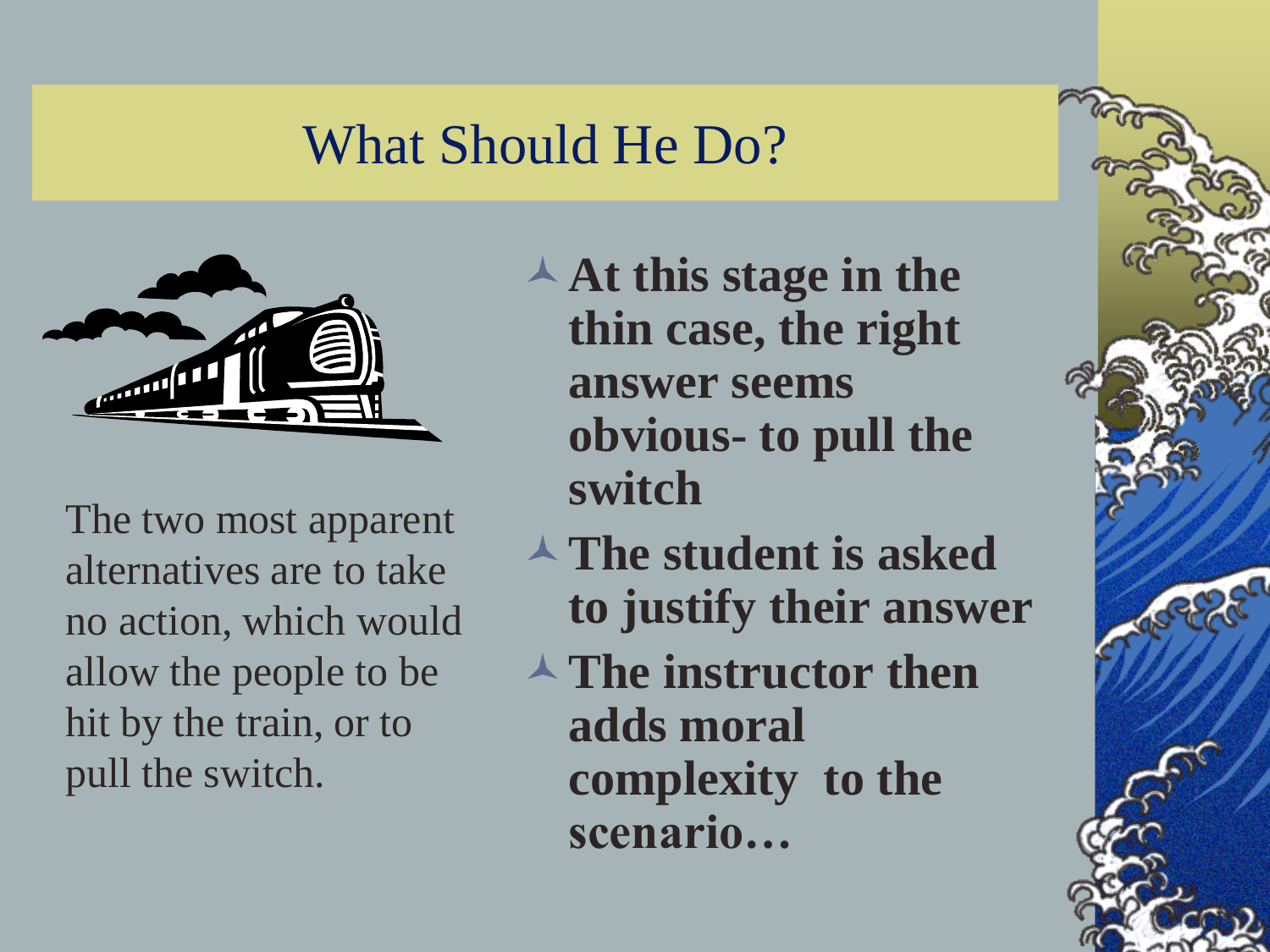Dilemma: Bloggs sees a person standing on the secondary track. What should he do?

- *Typical responses:*
- *Bloggs should save the five hikers instead of the one*
- *Perform no action that would cause death to the one person, no matter the consequences*
- *Do nothing-no obligation to assist*
- **Responses represent moral theory:**
- **Utilitarianism**
- **Deontological**
- **Doing/allowing distinction (allowing death is not causing death)**

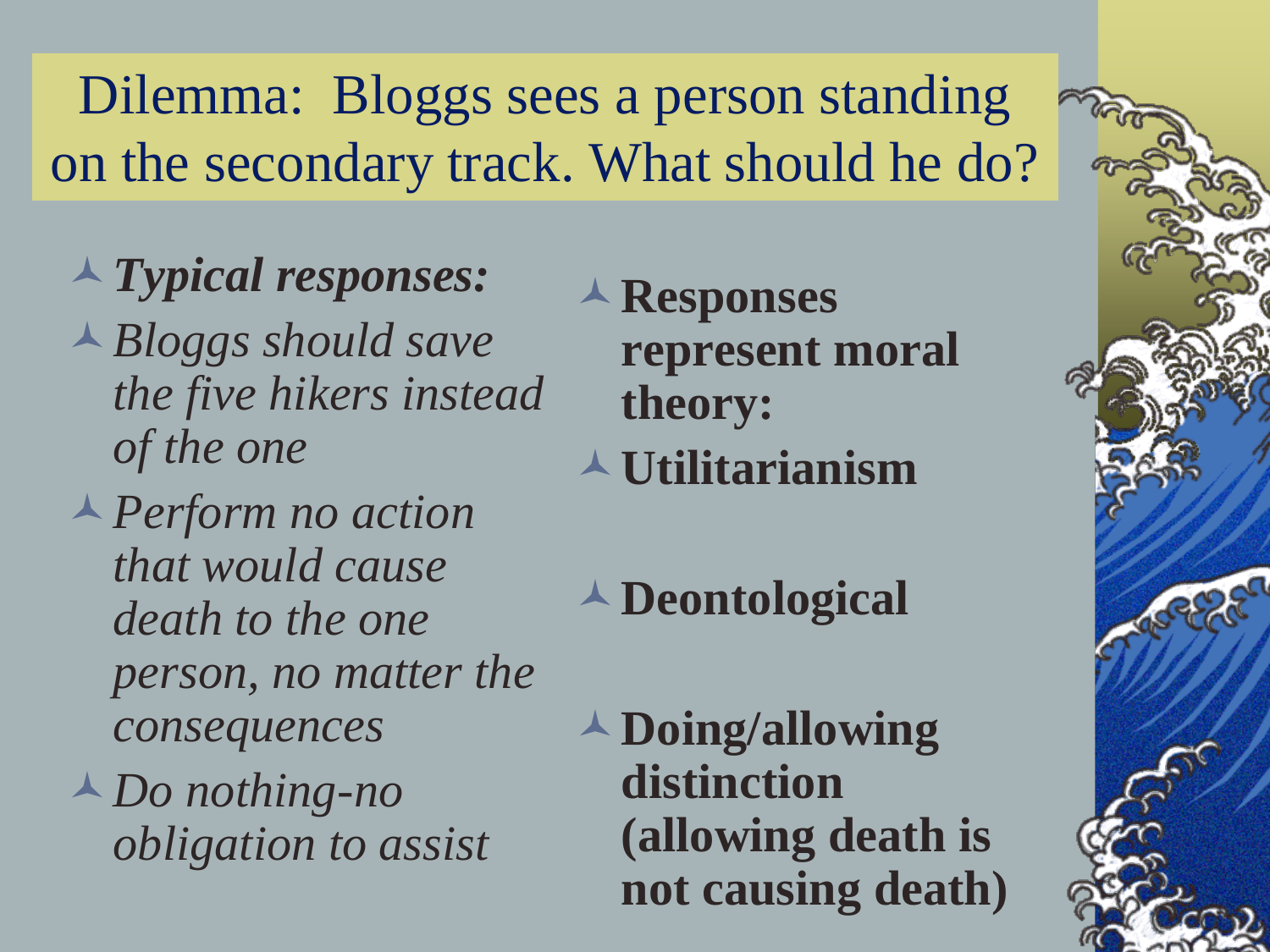He sees that the lone person on the track is his mother! What should he do now?

- *Many students change their moral judgment to save the mother*
- *A lively discussion could follow when justifying saving one life instead of the five*
- *How are we to weigh the good of particular others against the general good?*

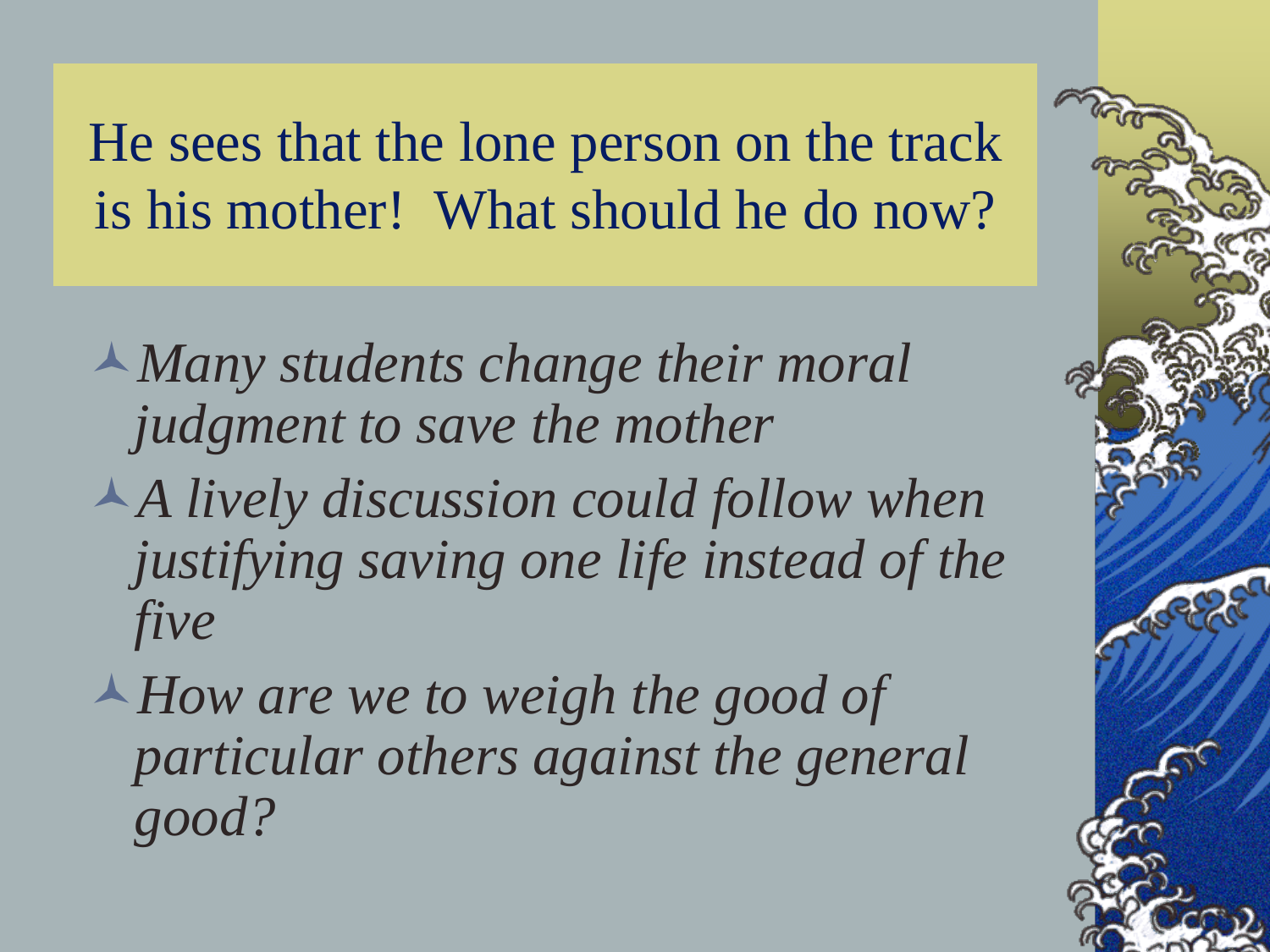### Moral Distress Is Experienced



*What role should personal relationships have in our moral decision-making?*

*Steadfast utilitarians insist that Bloggs should still pull the switch and save the five people*

*Another thought experiment can be used to push their thinking further…*

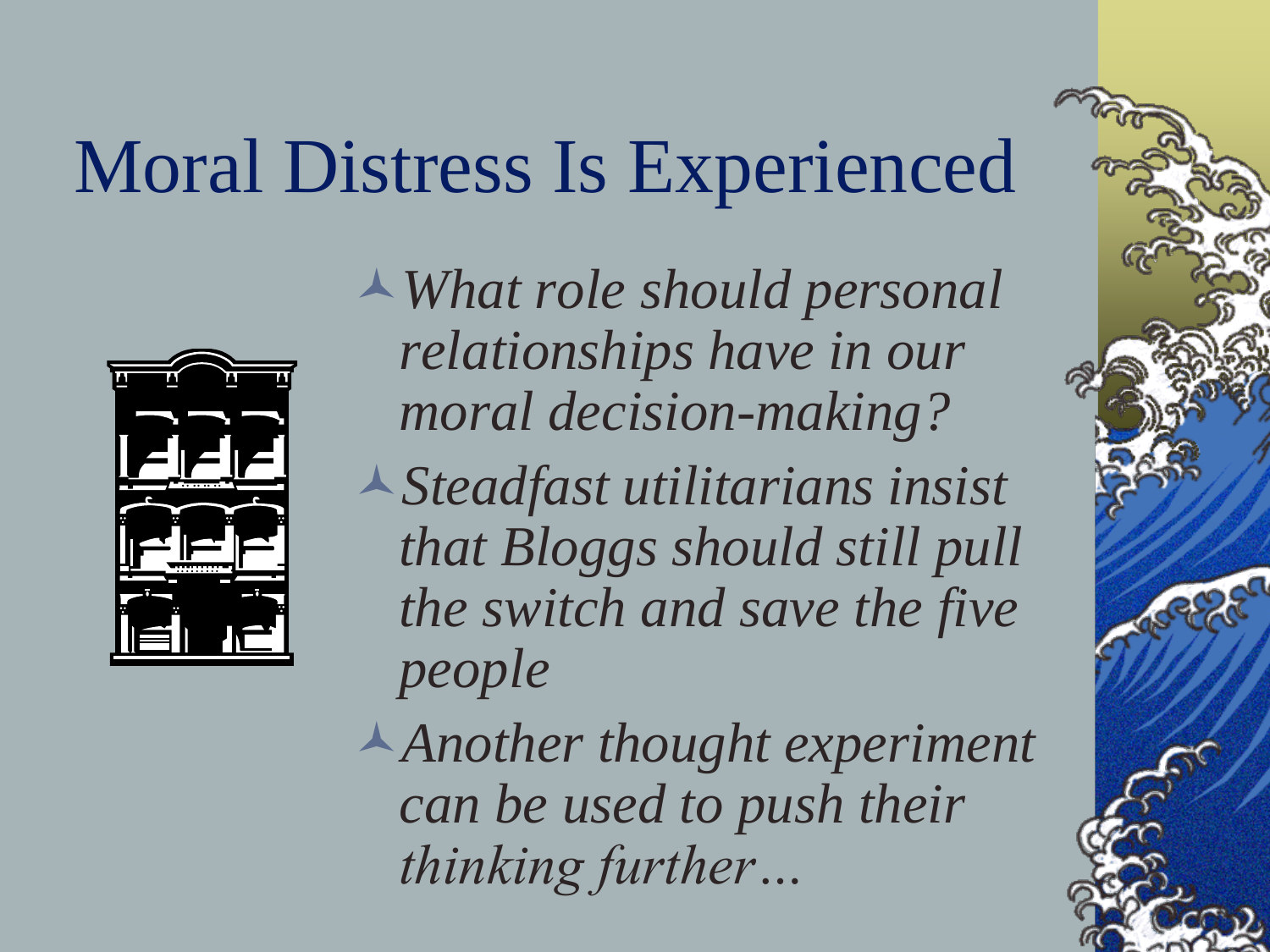A lone hermit goes to the hospital for routine treatment. She is a perfect match for five patients desperately awaiting organ transplant. She has no relatives, and could be painlessly anesthetized. Would the hospital be morally justified in killing her to save the others in need?

*This situation may seem absurd, but to those who insisted that the good of many should outweigh the good of one is a direct challenge to articulate the morally relevant differences between the cases*

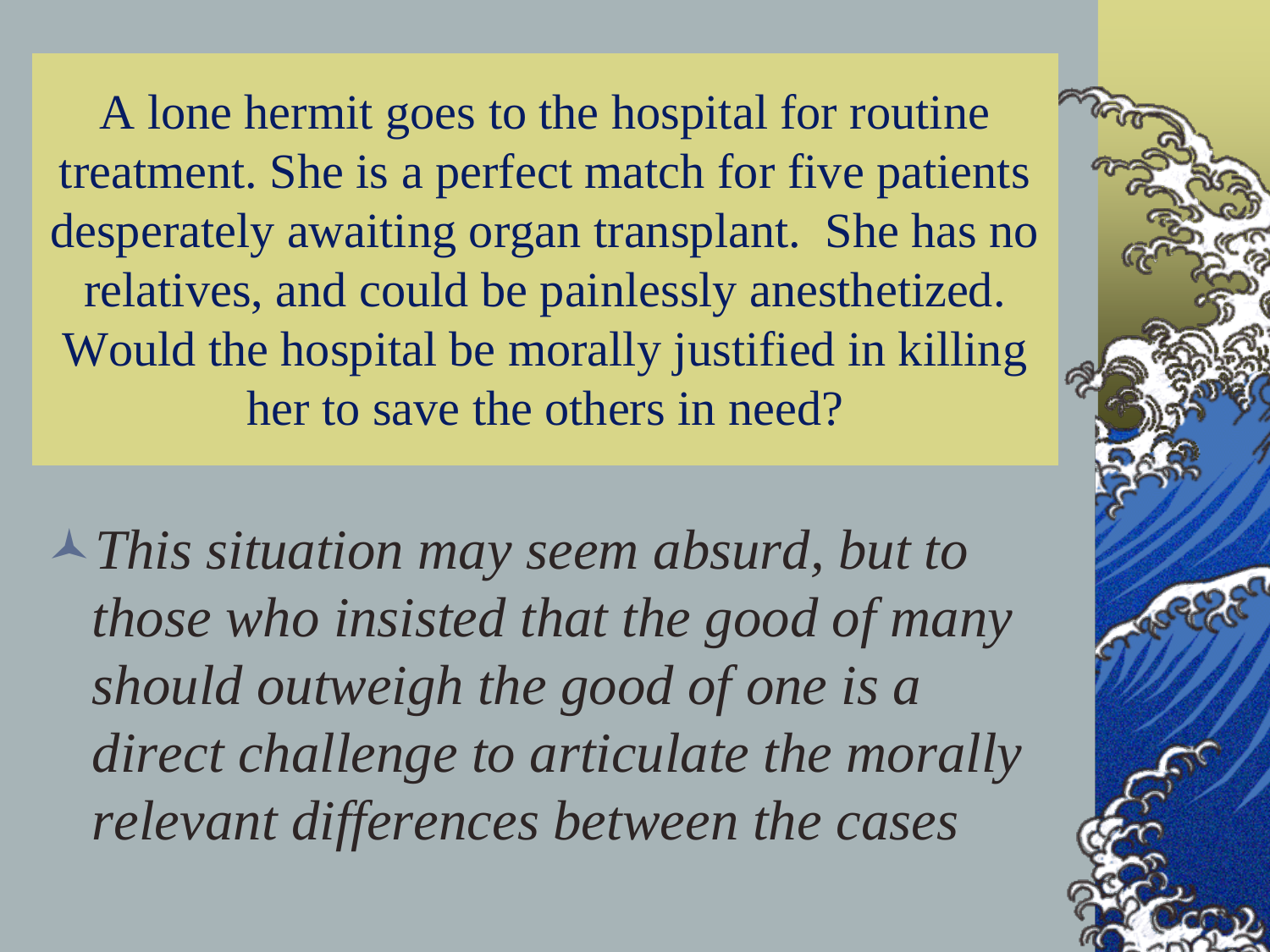# Benefits of Using Thin Cases

- *Students make moral judgments regarding difficult cases and feel the tension of a moral dilemma*
- *They move from intuitive level responses to more reflective judgments and test the coherence of their views*
- 

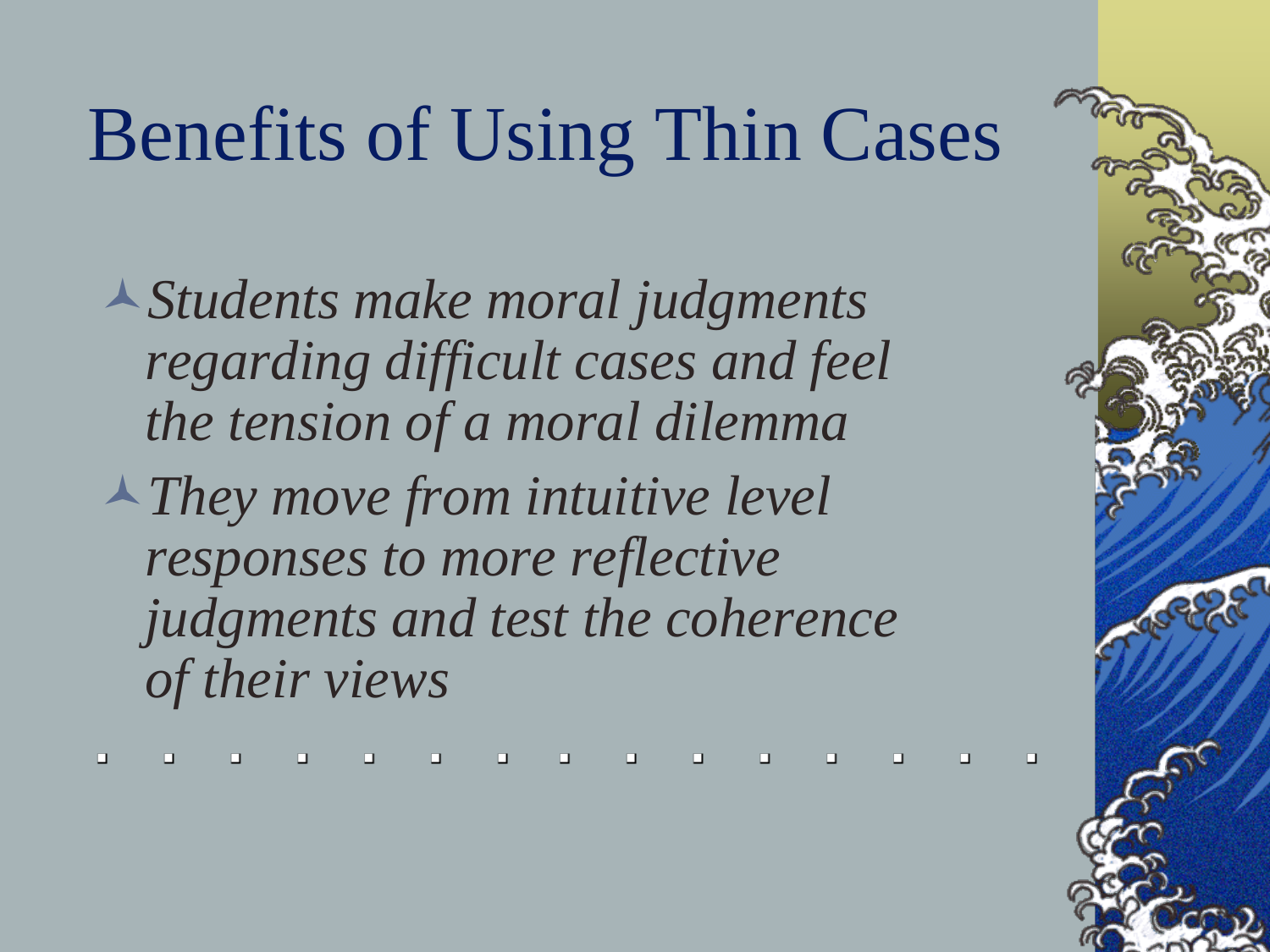#### More Benefits

*Students uncover the important role consequences, action, and special relationships play in moral decision-making*

*They examine similarities and differences in cases, and better understand moral theories*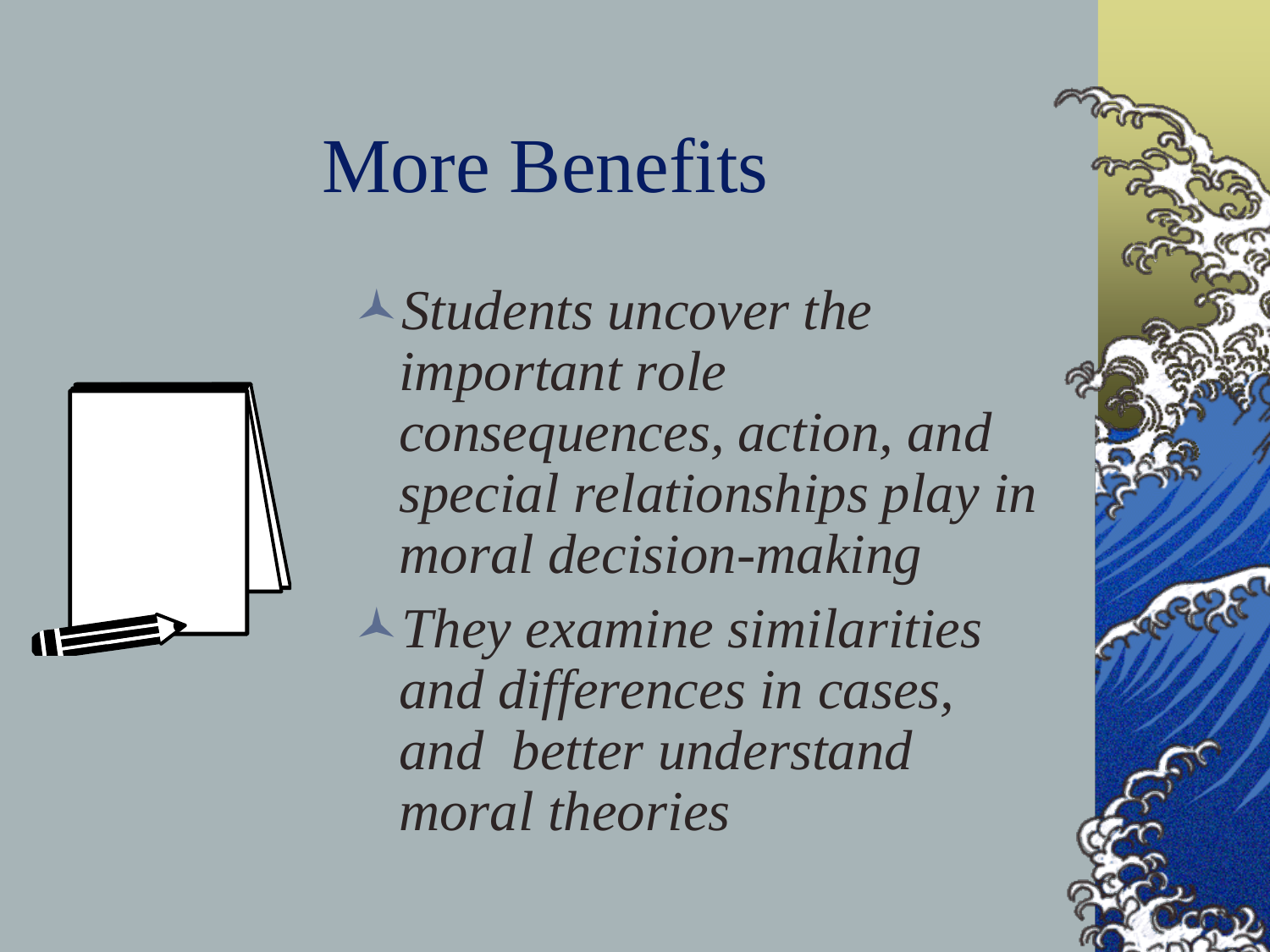## Limitations of Thin Cases



*According to J. Hubert (personal communication, September 19, 2002), they should be used sparingly*

*Best if used only for concept introduction*

*They are not a substitute for real-life cases, which are introduced when basic concepts and analytical skills are mastered*